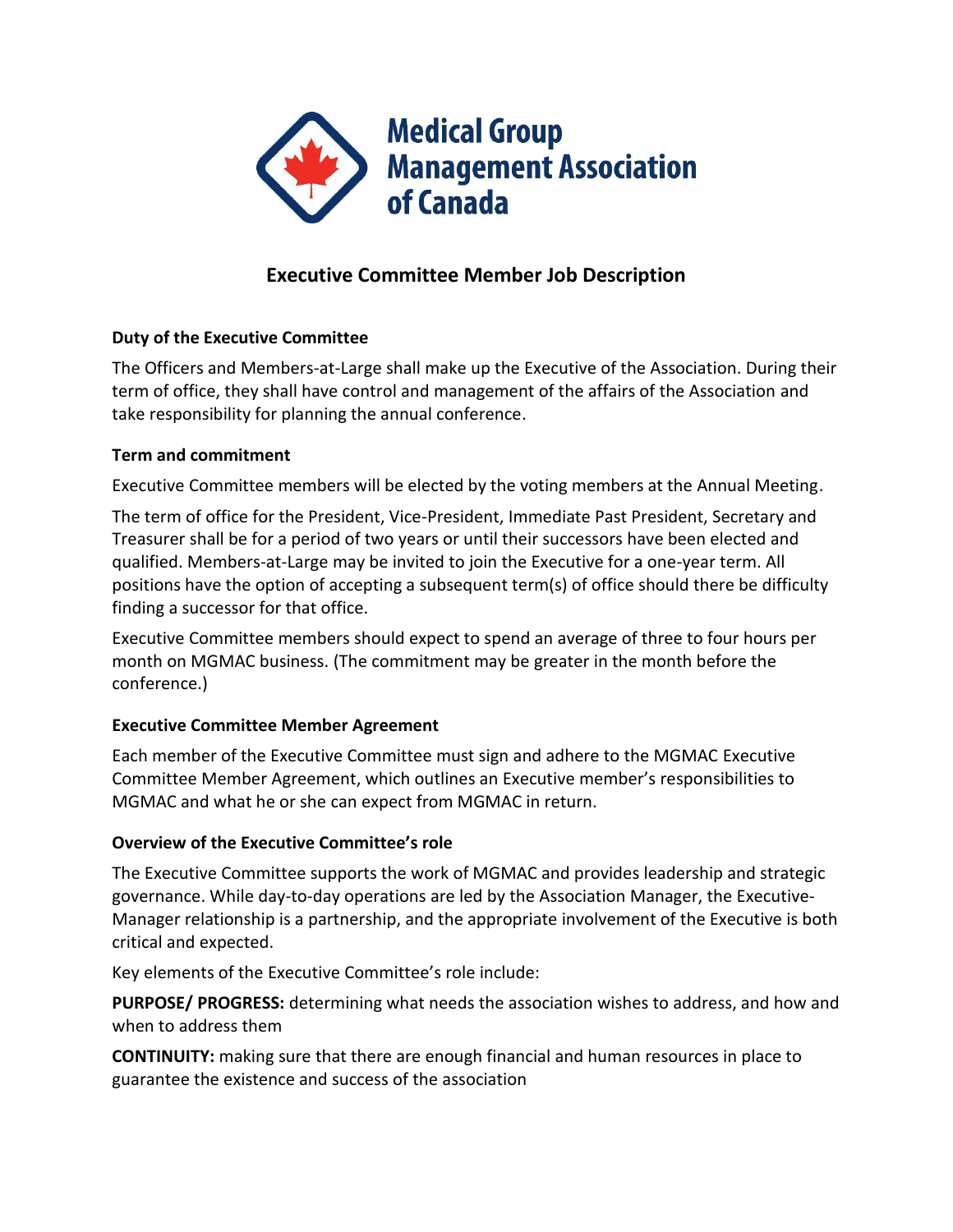### **Specific responsibilities of the Executive Committee**

- Work in good faith with MGMAC's Association Manager and other Executive Committee members as partners toward achievement of the association's goals.
- Contribute to establishing the direction, plan, and activities for MGMAC and develop measures to evaluate the effectiveness of those activities.
- Oversee the planning and execution of the annual conference
- Help develop new and review existing policies for the effective management of the association.
- Serve as a trusted advisor to the Association Manager.
- Contribute to the annual goal setting and contract negotiation of the Association Manager.
- Review the agenda, meeting minutes, and other supporting material before each Executive Committee meeting.
- Attend Executive Committee meetings via conference call.
- Assist the Association Manager and other Executive Committee members in identifying and recruiting other Executive members, ensuring a diverse Executive that reflects the communities MGMAC serves.
- Provide fiscal oversight: review MGMAC financial reports and annual budgets (prepared by the Treasurer) and present them to the membership for ratification at the annual general meeting.
- Be informed of, and meet, fiduciary and legal responsibilities; monitor and manage risk.
- Ensure there are proper internal controls within the association.
- Represent MGMAC to stakeholders; act as an ambassador for the association.
- Participate in any way that is helpful to the advancement of the association.

# **Qualifications**

Ideal candidates will have the following qualifications:

- A commitment to and understanding of MGMAC's members and purpose.
- Be a member in good standing with the MGMAC.
- Savvy diplomatic skills and a natural affinity for cultivating relationships and building consensus among diverse individuals.
- Personal qualities of integrity, credibility, and a passion for improving the professional lives of MGMAC's members.

Note: service on MGMAC's Executive Committee is without remuneration.